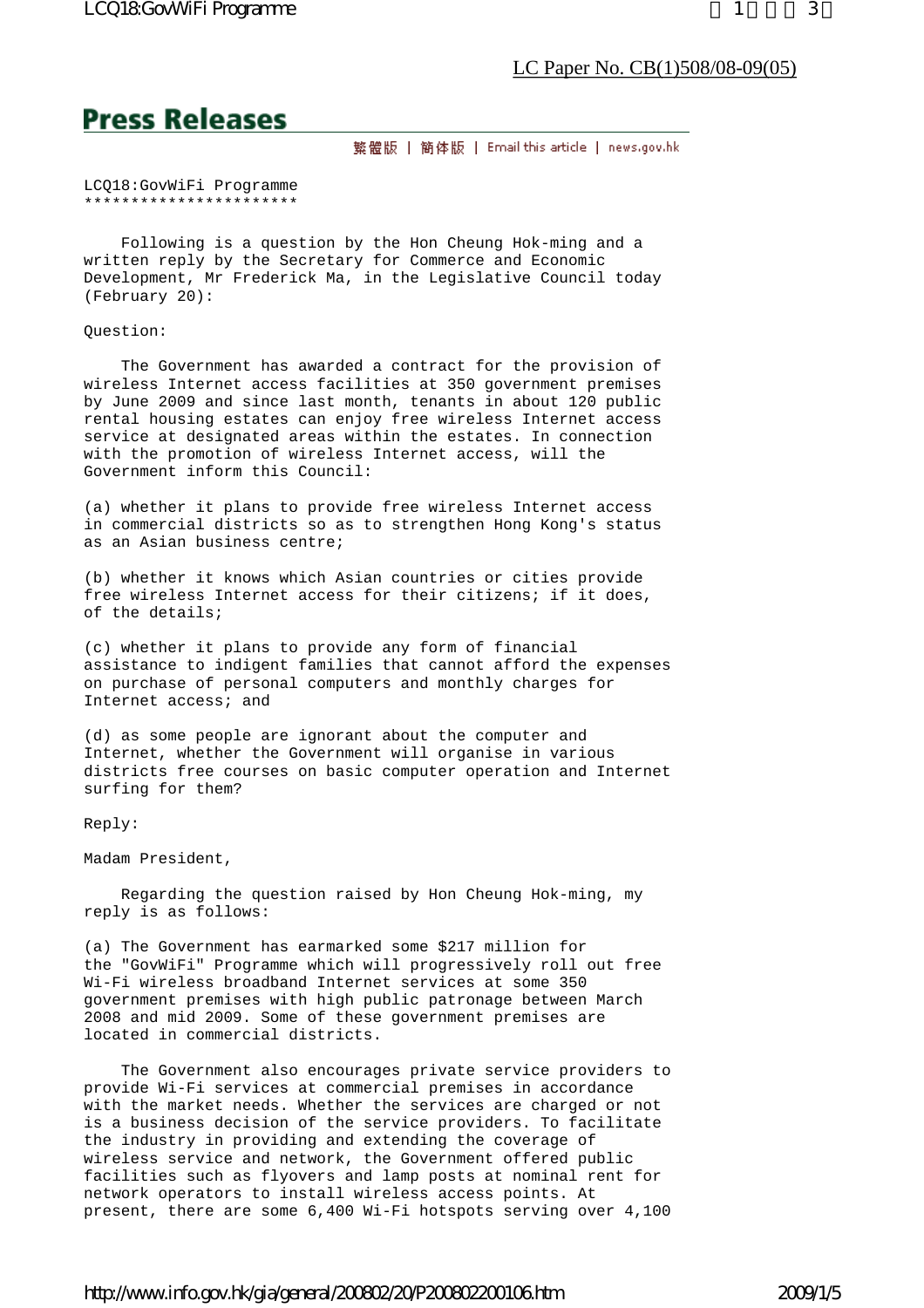locations in Hong Kong. In major commercial districts, such as Yau Tsim Mong, Central and Western, and Wan Chai districts, the private service providers have already operated over 1,000 Wi-Fi hotspots to provide commercial Wi-Fi services to the public and businesses.

 As a result of the Wi-Fi initiatives in both the private and public sectors, we expect that ubiquitous access to Internet services would be provided in most built-up areas, including commercial districts, of Hong Kong.

(b) In Asia, Singapore and Taiwan have launched programmes to provide public Wi-Fi services in the cities. Some of these services are free of charge. An overview of their programmes are provided below:

#### Taiwan:

 In October 2003, the Taiwan Government allocated NT\$37 billion (approximately HK\$8.9 billion) for the M-Taiwan project. One of the project objectives is to build up a wireless telecommunications infrastructure for wireless Internet access. The project will provide wireless broadband Internet services in 10 cities including Taipei, Kaohsiung and Taichung, together with 15 special mobile districts. The wireless networks will cover major public areas such as railway stations and department stores, etc. This project adopts the Public-Private-Partnership approach for operations. Individual service providers have different charging models for their respective services.

 According to information on the Taiwan Government's website, the Taichung City Government is offering free Wi-Fi services to the public. We do not have related information of other cities in Taiwan at present.

### Singapore:

 The Singapore Government has launched a 3-year Wireless@SG programme to provide Wi-Fi services to its citizens progressively between January 2007 and December 2009. Citizens can use the basic services, which only provide bandwidth of 512kbps or below, free of charge before December 2009. Users are required to pay for services with higher bandwidth, and the free services will no longer be offered after December 2009. This programme also adopts the Public-Private-Partnership approach for operation. The Singapore Government will spend SG\$30 million (HK\$151 million) while the operators have to invest SG\$100 million (HK\$504 million) on implementing the programme. The services will be available in most parts of Singapore except residential areas. The programme covers the main shopping belt, the central business district and major town centres.

(c) In recent years, the Government has been implementing a number of initiatives to help the needy people (including those from indigent families) to access and adopt information technology (IT). For example, during 2005-2007, the Government collaborated with the Hong Kong Council of Social Service to implement a Computer Recycling Scheme under which students from low-income and indigent families were provided with recycled computers after refurbishment and with one-year free Internet connection. At present, about 96% of primary and secondary school students have access to computers at home, mostly with